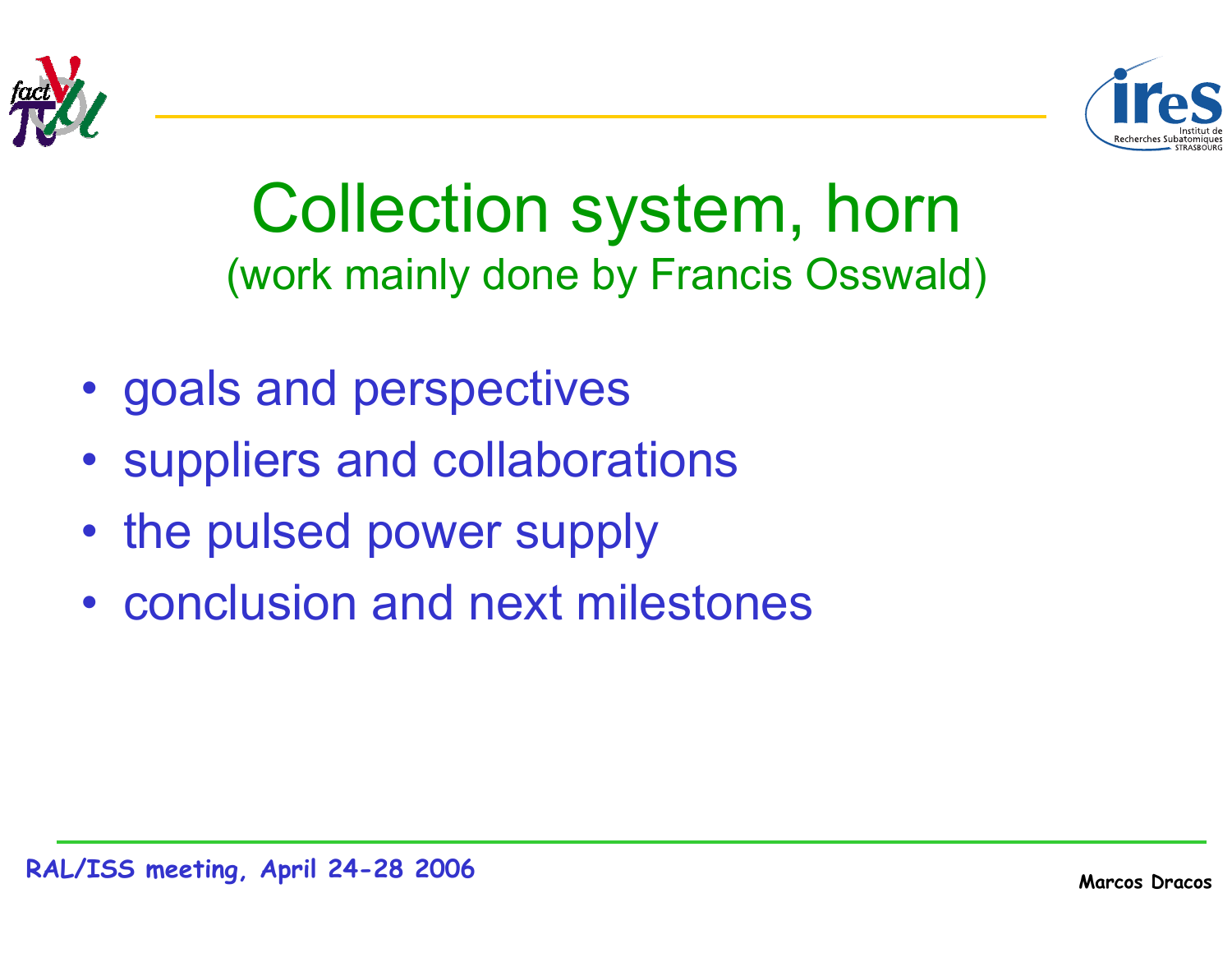



## IReS participation in BENE WP4

- collaboration with CERN and technology transfer
- install a local test setup transferable to CERN in case is necessary for radiation tests
- develop a pulsed power supply dedicated to this horn
- •perform qualification and endurance tests
- develop a simulation tool
- target integration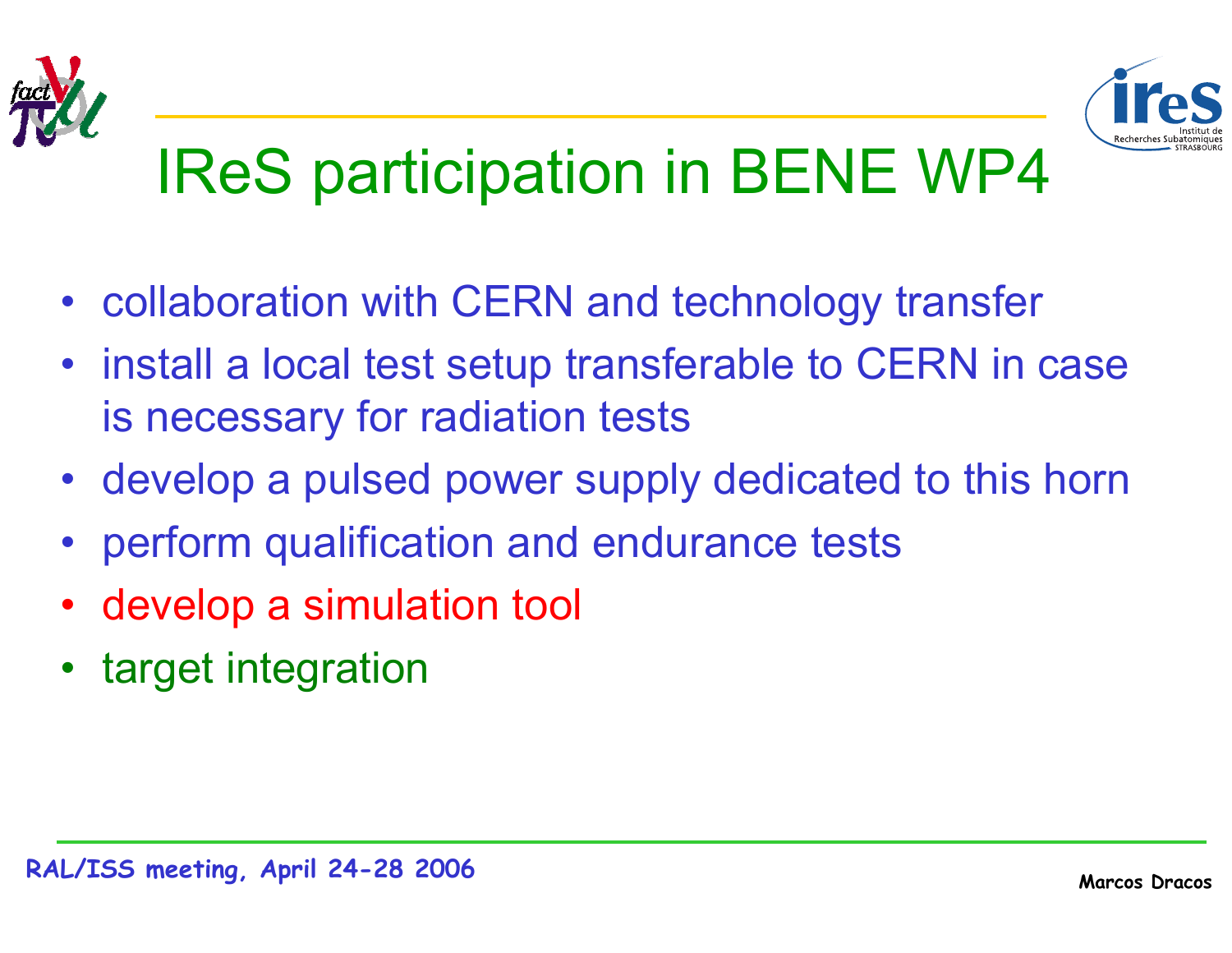



## After discussion with CERN

- •Start the collection study for SuperBeam option
- •Taking into account previous tests done at CERN, prepare a setup to pulse the horn at 50 Hz (nominal value) and a current as high as possible



#### **RAL/ISS meeting, April 24-28 2006 Marcos Dracos**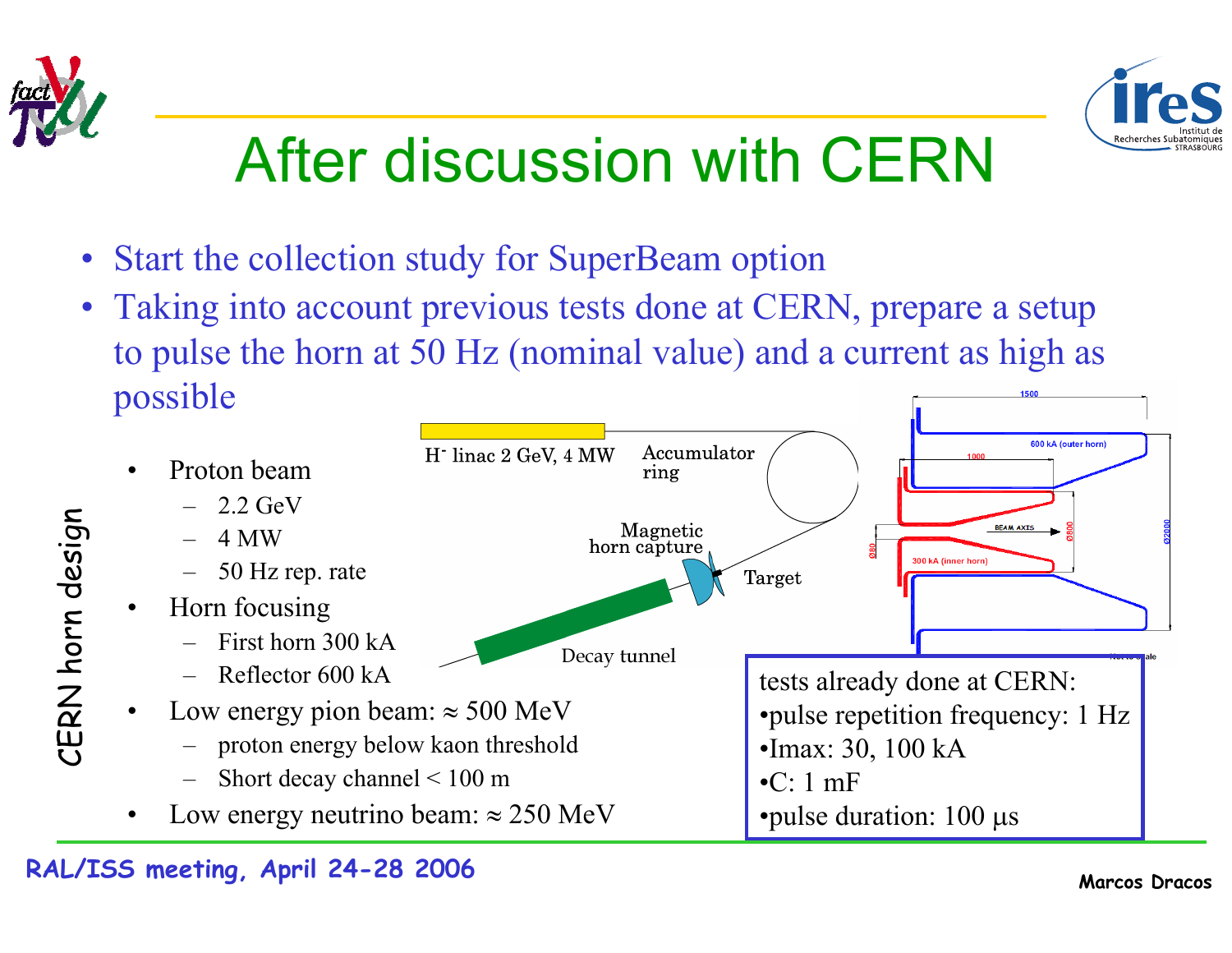



#### remaining horn<sup>SB</sup> issues

| <b>Issue</b>                                                     | <b>Status</b>   |                           | Techno-risk  |
|------------------------------------------------------------------|-----------------|---------------------------|--------------|
|                                                                  |                 | Competence                |              |
| <b>Target integration</b>                                        | To be done      | Outsourcing<br>(BENE/WP4) | controlled   |
| Thermo mechanical model @ 4 MW                                   | To be done      | <b>IReS</b>               | low          |
| Multi physics simulation<br>> fatigue, endurance, transient mode | To be done      | <b>IReS</b>               | low          |
| Reflector integration                                            | To be done      | <b>CERN/IReS</b>          | intermediate |
| Gradual power test up to 300 kA & 50 Hz                          | To be done      | IReS+ISL                  | (financing)  |
| Endurance test EM/structural mech.<br>$(8\ 10^8\ \text{pulses})$ | To be done      | <b>IReS</b>               | low          |
| Thermo mechanical test (Joule+beam)                              | To be done      | IReS+outsourcing          | high         |
| <b>Test with reflector</b>                                       | To be done      | <b>IReS/CERN</b>          | intermediate |
| Study of PS energy recovery                                      | To be completed | IReS+ISL+ABB              | low          |
|                                                                  |                 | IReS+outsourcing          | intermediate |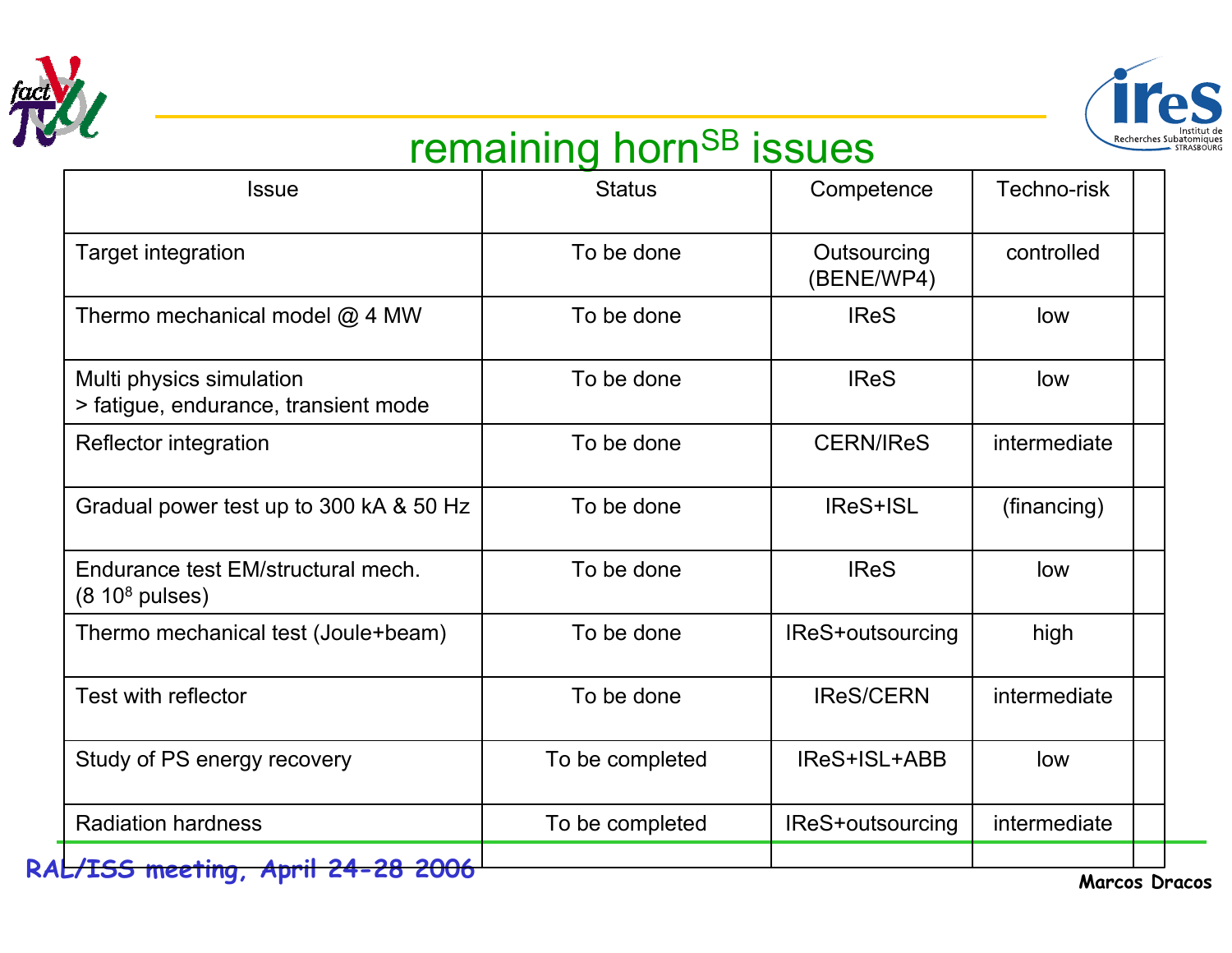



## work in progress since last ISS meeting at KEK

- • power supply design : looking for suppliers, collaborations and financing
- •infrastructure and team setup
- simulation tool evaluation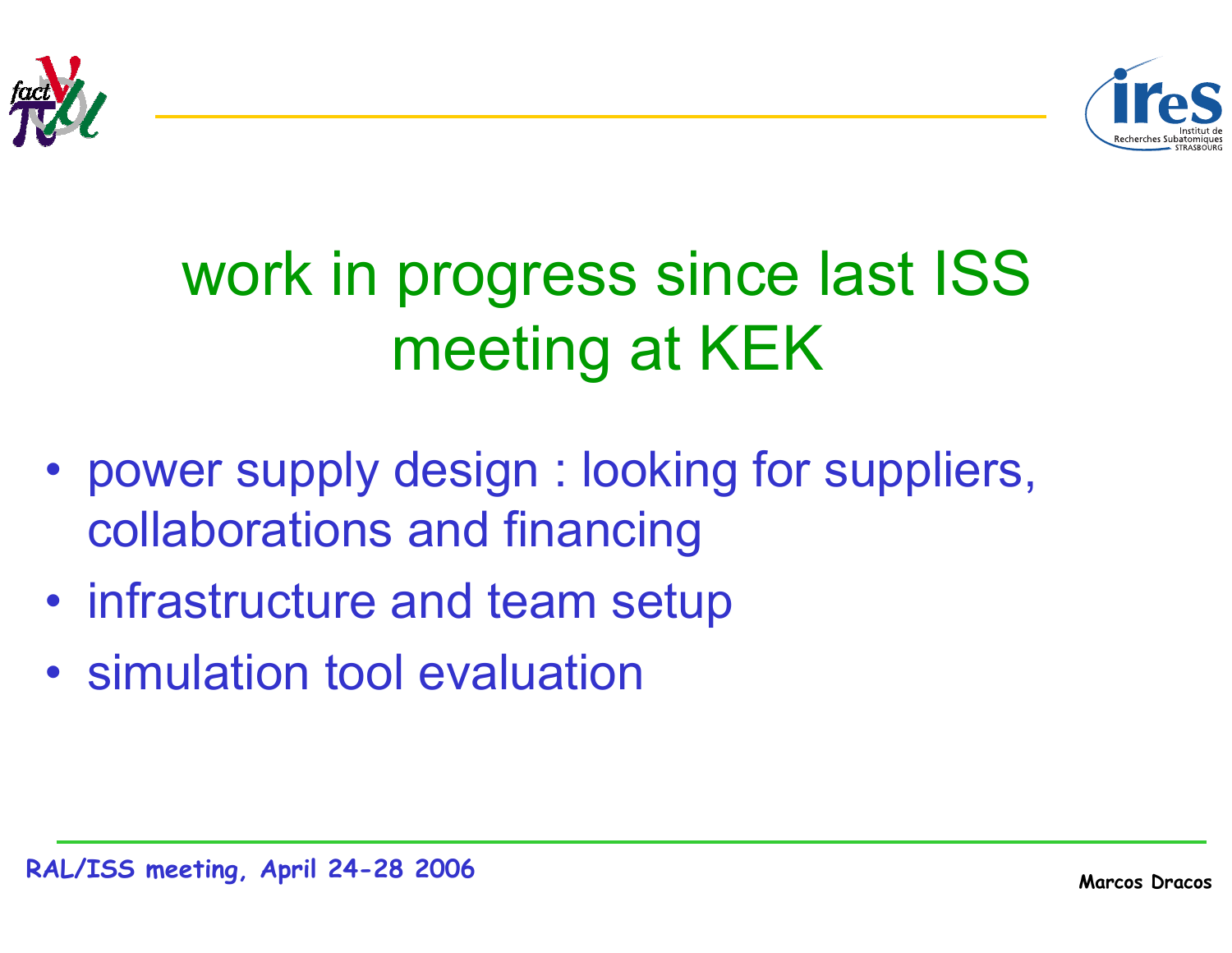



## evaluation process

### selection of the suppliers

#### $\Rightarrow$  evaluation of the competitiveness

### $\Rightarrow$  definition of the developments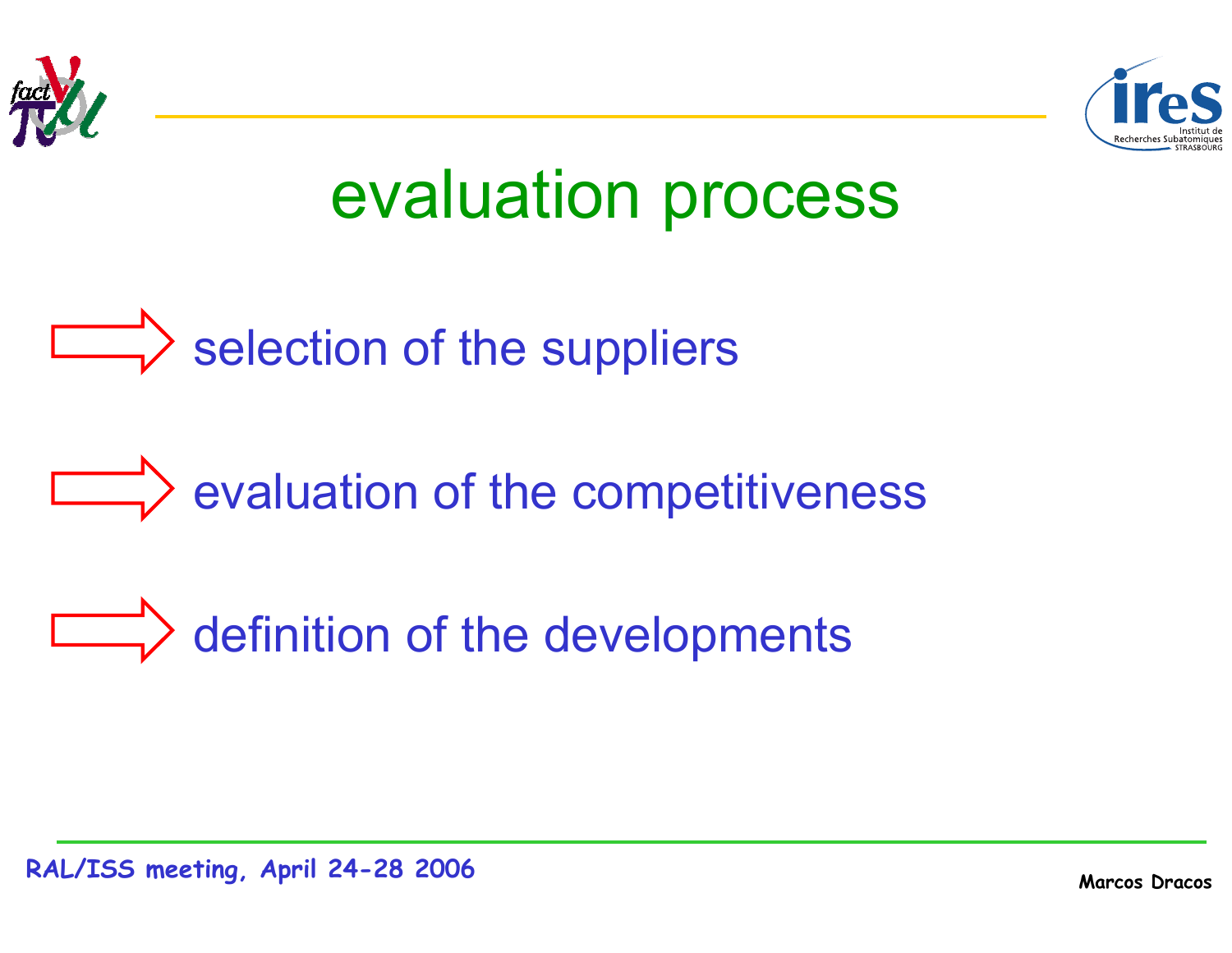



## actual status

supply

- charger : Cirtem(Toulouse), Hazemeier(Gauchy), Micronics (Lyon) or Technix (Créteil)
- capacitors : TPC-AVX (F) or Atesys (F)
- switching : ABB (CH)
- collaboration
- • ISL (St Louis) contacts
- MegaGauss (Berlin)
- •LNCMP (Toulouse)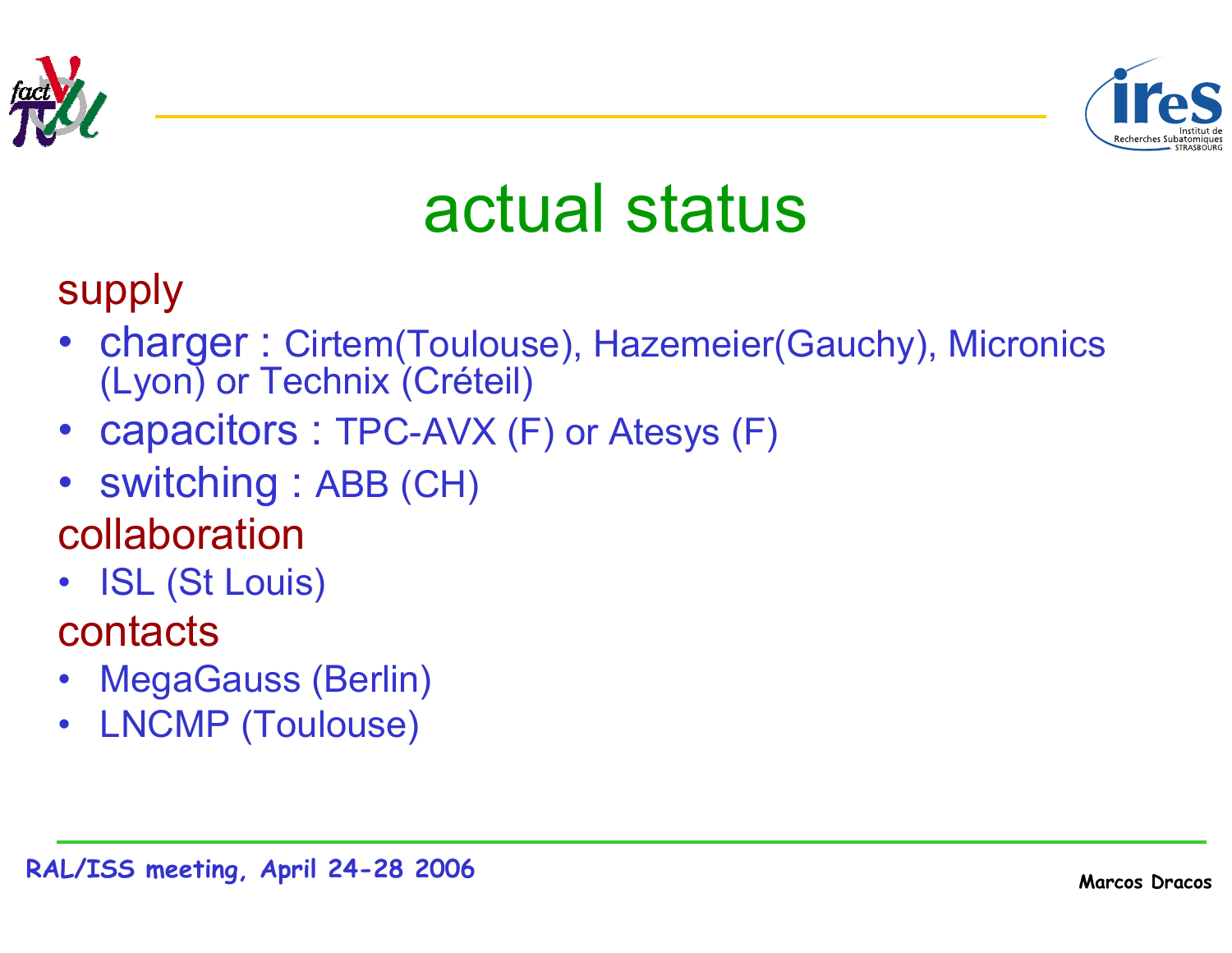



## the power supply

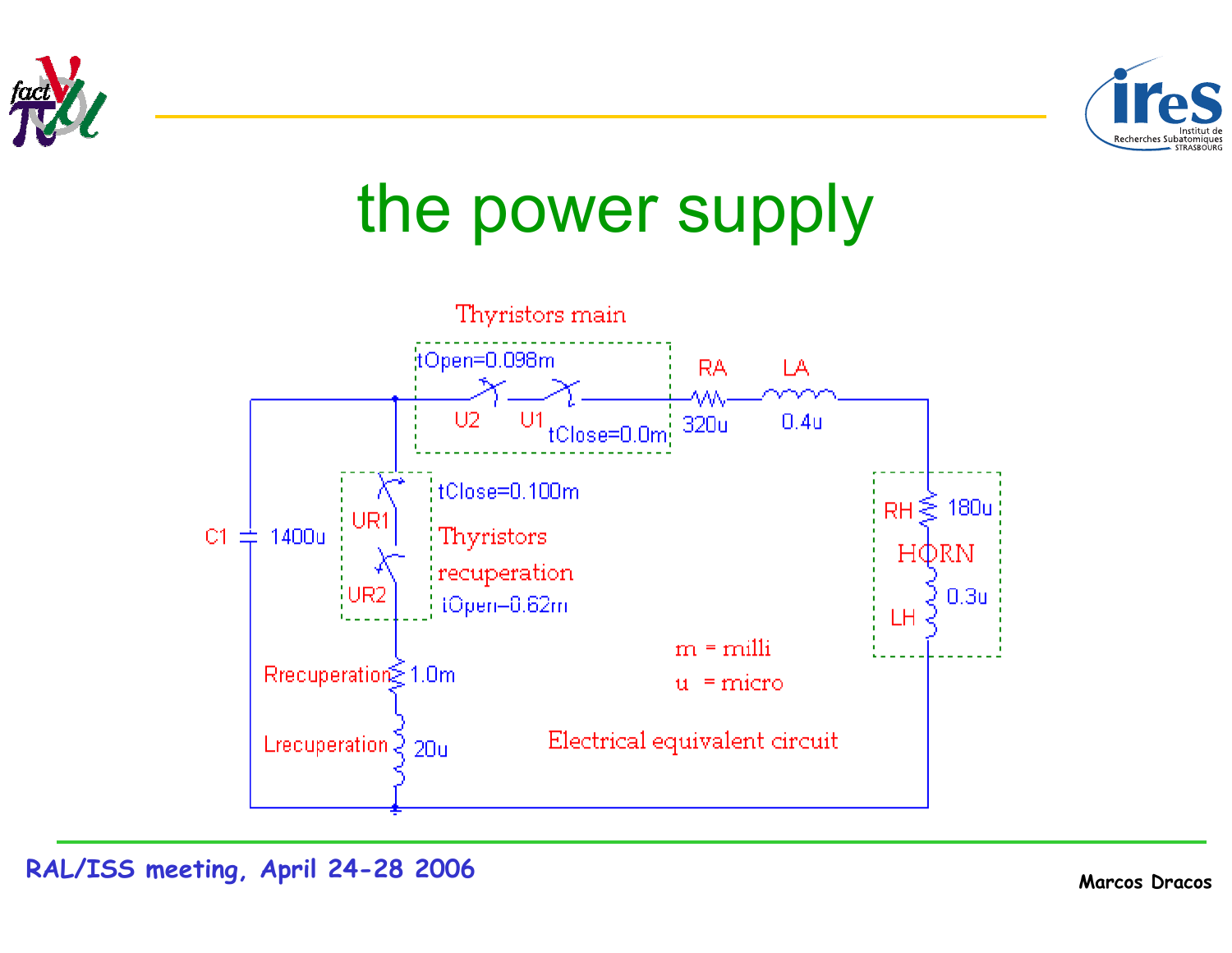



### the power supply



#### **RAL/ISS meeting, April 24-28 2006 Marcos Dracos**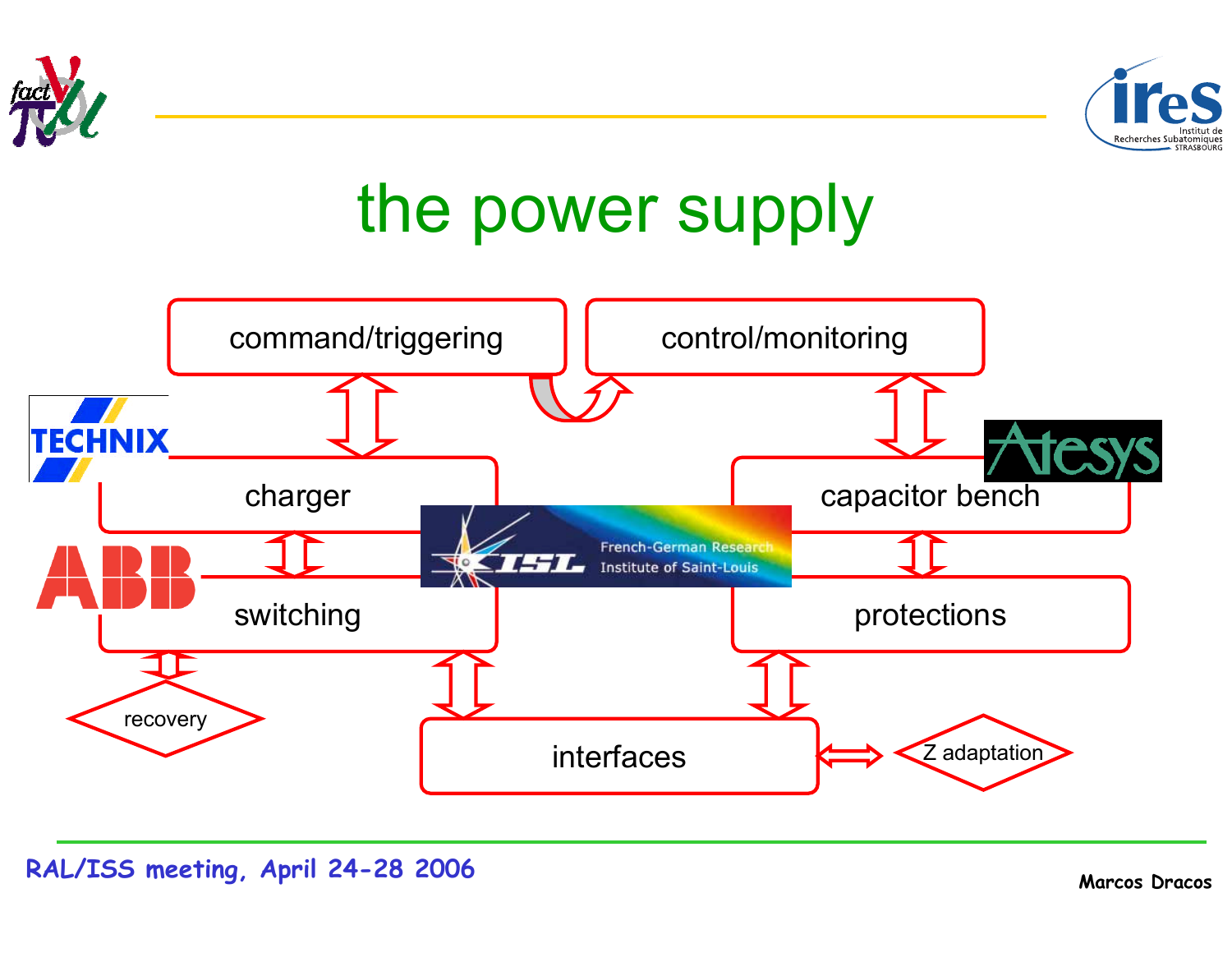



## a modular system enables

- •progressive financing
- •manage the test setup installation
- •preparation and realization of different tests
- investigations with simulation
- •• high current upgrade @ 50 Hz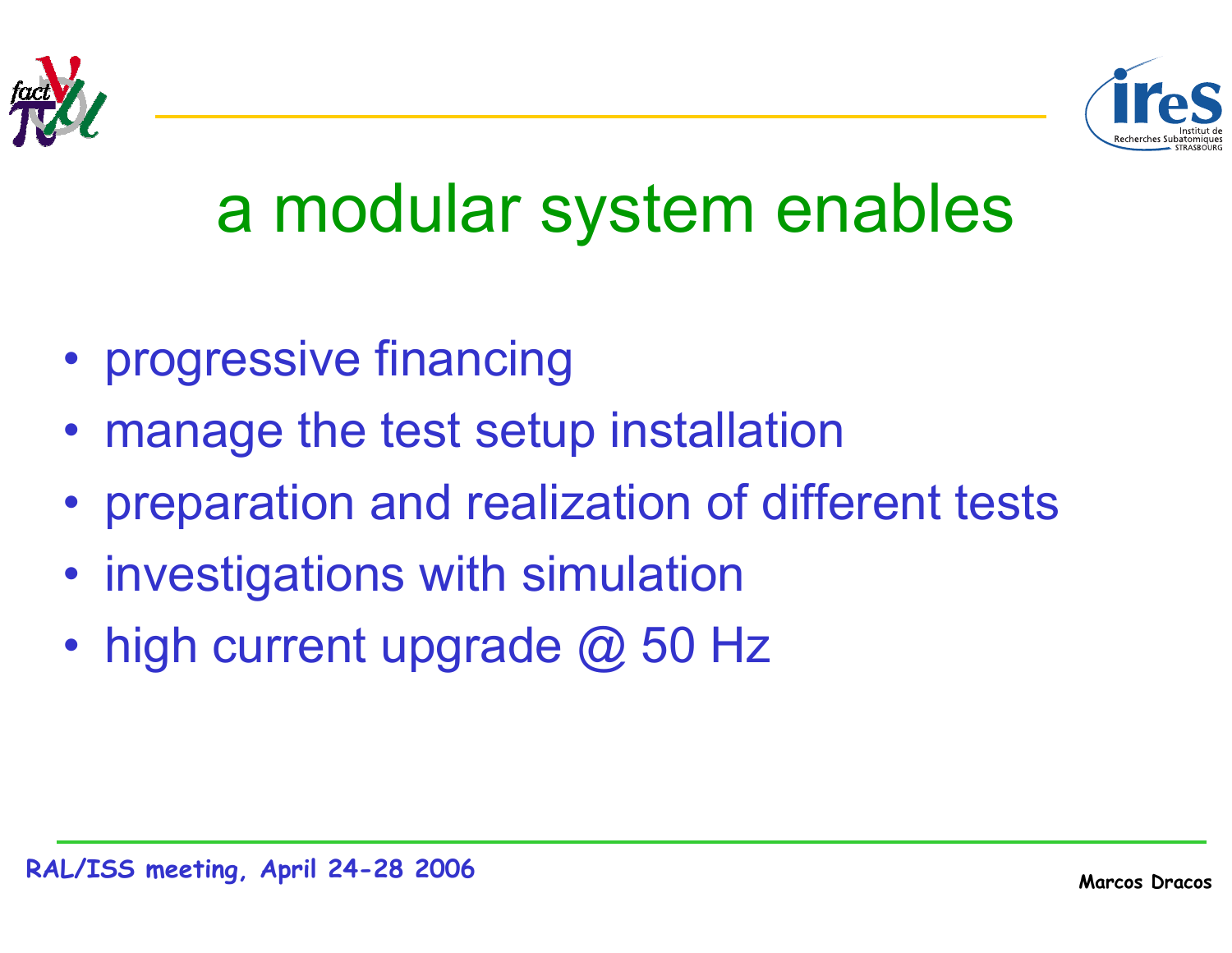



# financing